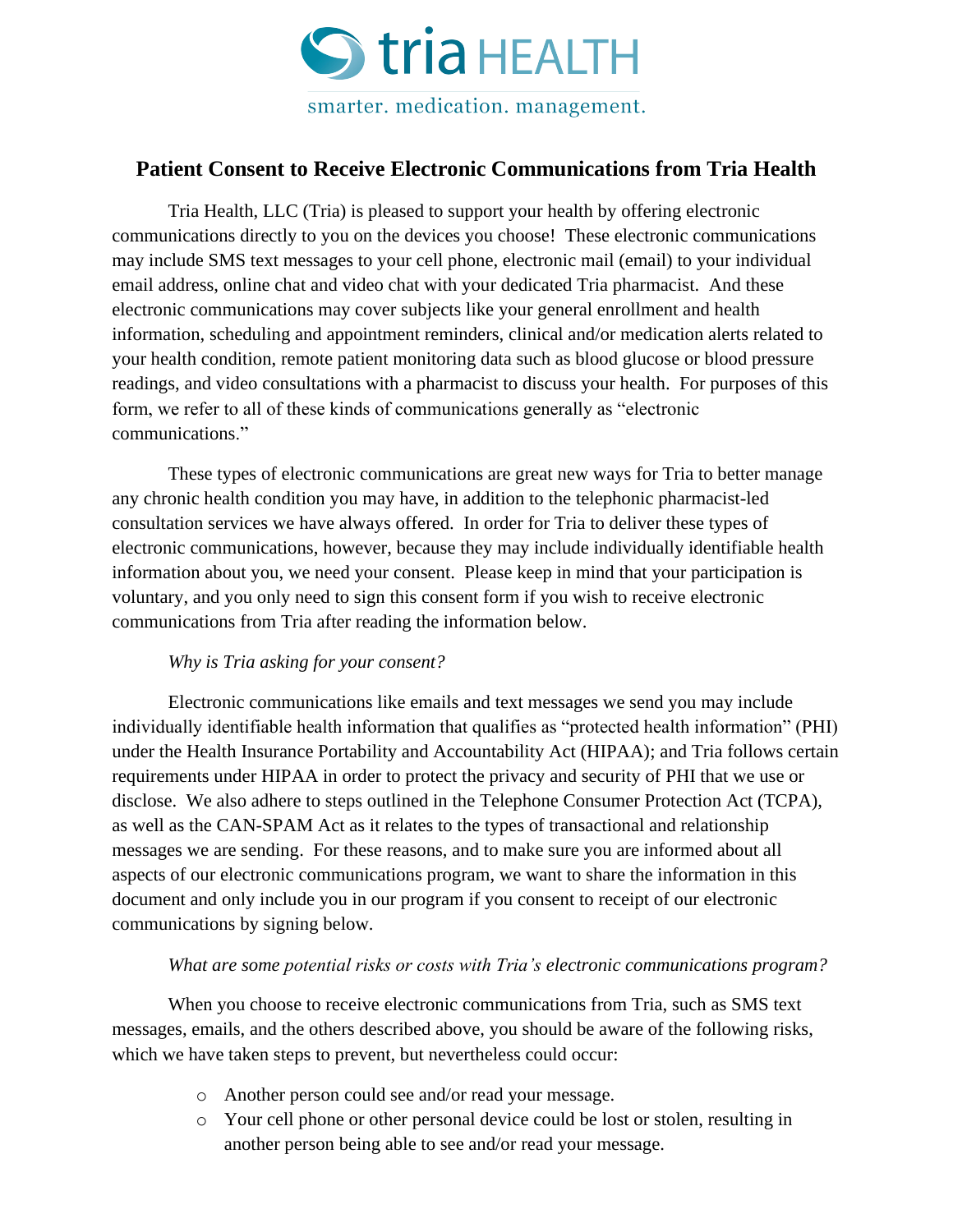- o The message could inadvertently be sent to the wrong person, telephone number or email address.
- o Electronic communications can be viewed on multiple devices and can be saved electronically, printed out, played on speakers, and forwarded to other people.
- o Electronic communications travel over networks that Tria does not own or control, and may be sent unencrypted or not capable of encryption, or also can be intercepted by others.
- o While encryption can add a layer of privacy protection, even encrypted messages and other electronic communications might not be completely secure.
- o Tria may rely upon subcontractors or third parties to assist with the transmission of electronic communicatinos to you.
- $\circ$  Depending upon your internet and/or cell phone plan, your carrier (not Tria) may charge fees for electronic communications or other data rates.

## *Authorization and agreement to receive electronic communications from Tria:*

Despite these risks, Tria has administrative, physical and technical safeguards in place to enhance the security of the electronic communications we send. Additionally, we only include the minimum necessary PHI in our electronic communications to you. We encourage your participation and consent in our electronic communication programs because of the health benefits they may offer. With your signed consent below, you acknowledge you are doing so freely, you accept the above risks, and you agree to the following program conditions:

➢ Tria may send you electronic communications about general enrollment and health information, scheduling and appointment reminders, clinical and/or medication alerts related to your health condition, remote patient monitoring data such as blood glucose or blood pressure readings, video consultations with a pharmacist to discuss your health, and other messages containing individually identifiable health information and/or protected health information.

 $\triangleright$  Your choice of whether or not to receive electronic communications from Tria will not affect your eligibility for, or participation in, Tria's Pharmacy Advocate Program.

 $\triangleright$  Tria is not responsible for any costs that your internet or cell phone company charges for electronic communications or other data rates.

 $\triangleright$  You accept the risks of sending individually identifiable health information via electronic communications as described above.

 $\triangleright$  You may withdraw your consent at any time, in any of the following ways: (i) by texting the word "STOP" in response to a text message sent by Tria; (ii) by calling Tria toll-free at 888-799-8742; (iii) by emailing your request to withdraw to [enrollment@triahealth.com;](mailto:enrollment@triahealth.com) or (iv) by utilizing the "CHAT" feature on our website at [www.triahealth.com.](http://www.triahealth.com/)

 $\triangleright$  In the event your email or cell phone number changes or is no longer in your possession, you will immediately inform Tria.